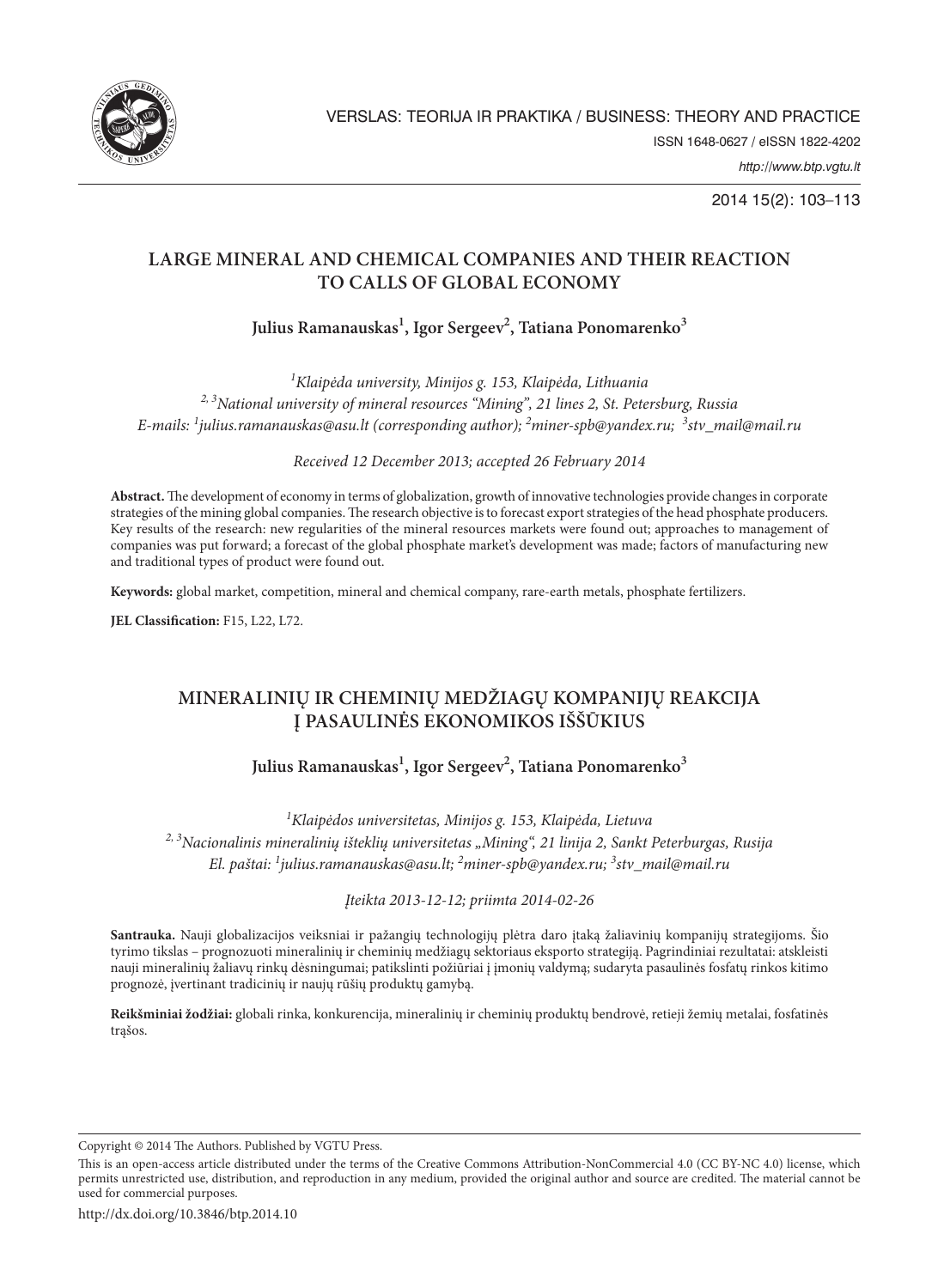### **Introduction**

According to intensification of business competition on the global resources markets, degradation of business environment, decrease of the investment activity and high-profitable giant fields depletion international majors in mineral resources industry develop new competitive advantages so that to sustain effective operations on global market.

The new global challenge facing the world community is to solve food problem and provide economic growth and in presence of the finiteness of land resources it requires planned and balanced gain in agricultural production output by increasing yield capacity. The mineral fertilizers (principally nitrogen (N), phosphor (P) and kalium (K)) play key role in this process. 24% of the world demand capacity for mineral fertilizer sis accounted for by phosphor. That is the reason why the major volume of the phosphate raw materials extraction provides the production of mineral fertilizers. The global market of phosphate fertilizers is notable for demand prevalence over an offer caused by the finiteness of the global phosphate-resources base.

The technological business integration is a clear trend in this sector. The formation of the integrated corporate structures ensures an active role in global economy for both mature and emerging economies. The integration process provides company with competitive advantages but restricts the alternative capabilities for its business. For this reason this process can be described as complex process. Modern mineral commodity markets are the oligopolies where the degree of participant's freedom and mode of entry are predicated upon the market's structure. The high level of concentration and prevalence of large diversified, integrated and network structures are common to companies operating at the mineral resources markets.

Changing tendencies of the global mineral resources markets are due to the determining influence of such factors as: markets globalization, decrease of economic environment, intensification of business competition, development of innovative processes and decrease of investment activity.

The research objective is to forecast export strategies of the head phosphate producers according to the variety of approaches to the strategic behavior's models choice with account of degradation of business environment, globalization of the phosphate market, intensification of business competition and decrease of the investment activity.

Research techniques:

– It was gathered and summarized the data from the mineral and chemical companies' corporate reports for 5 years. Integration factors and expected changes in external environment were estimated. All data related to the consolidation and acquisition of companies in mineral and chemical industry for 5 years was picked up and analyzed. It was worked out complex approach due to system, scenery, situational and

monetary approaches to management of the mineral and chemical companies. The statistical analysis of demand factors for the mineral and chemical production, ethanol's production. A review of the rare-earth elements was carried out.

– Methods: analysis of the theory of the integration cooperation and sectorial markets, analysis of the models of the strategic behavior, strategic analysis of the global phosphate market, forecasting methods, methodology of the system approach and situational analysis.

#### **1. Theoretical framework**

The estimation of integrative processes' motives and effectiveness is distinct in variety. The neoclassic approach of economics colligates integration not only with increase of the effectiveness but also with possibilities to gain monopolistic advantages and technological factor of production. The exponents of the institutional approach of economics inquire into integration process in terms of transaction costs, agency relationship and property's influence. The dynamic competitive advantages economics approach considered the integration in a context of innovations and adaptation to the lifecycles of products and technologies.

According to the neoclassic approach of economics the main goals of integration are market power's strengthening (Chamberlin 1962: 38–44; Robinson 1933: 28–40); technological benefits generated by the union of the successive manufacturing process's stages; reduction of risk and uncertainty (North 1990: 69–76); slackening of tax and price control. That's why effectiveness of integration will depend on degree of production factor's intersubstitutability; the circumstances of competition and market structure (Bain 1968: 113–118; Clark 1961: 94–98). The "structure–behavior–performance" reflects interaction of market structure, company's behavior and strategy's effectiveness (Pakhomova, Richter 2009: 18–35).

The main disadvantage of the neoclassic approach of economics is that a company is considered to be based on absolute cooperation. And this problem gave rise to development of the institutional economics conceptions. According to the institutional approach a company is considered as a complex of long-term contracts that emphasizes cooperation of economic subjects.

Main advantages of integration are the high level of adaptivity and steadiness against the background of uncertainty as well as contract's protection. Williamson (1985: 40–47) put forward innovative rendering of strategic relationships based on interdependence of participants and long-term contracts. Reduction of transaction costs and its internationalization inside company are considered to be as integrative factors as well as rundown of a contingency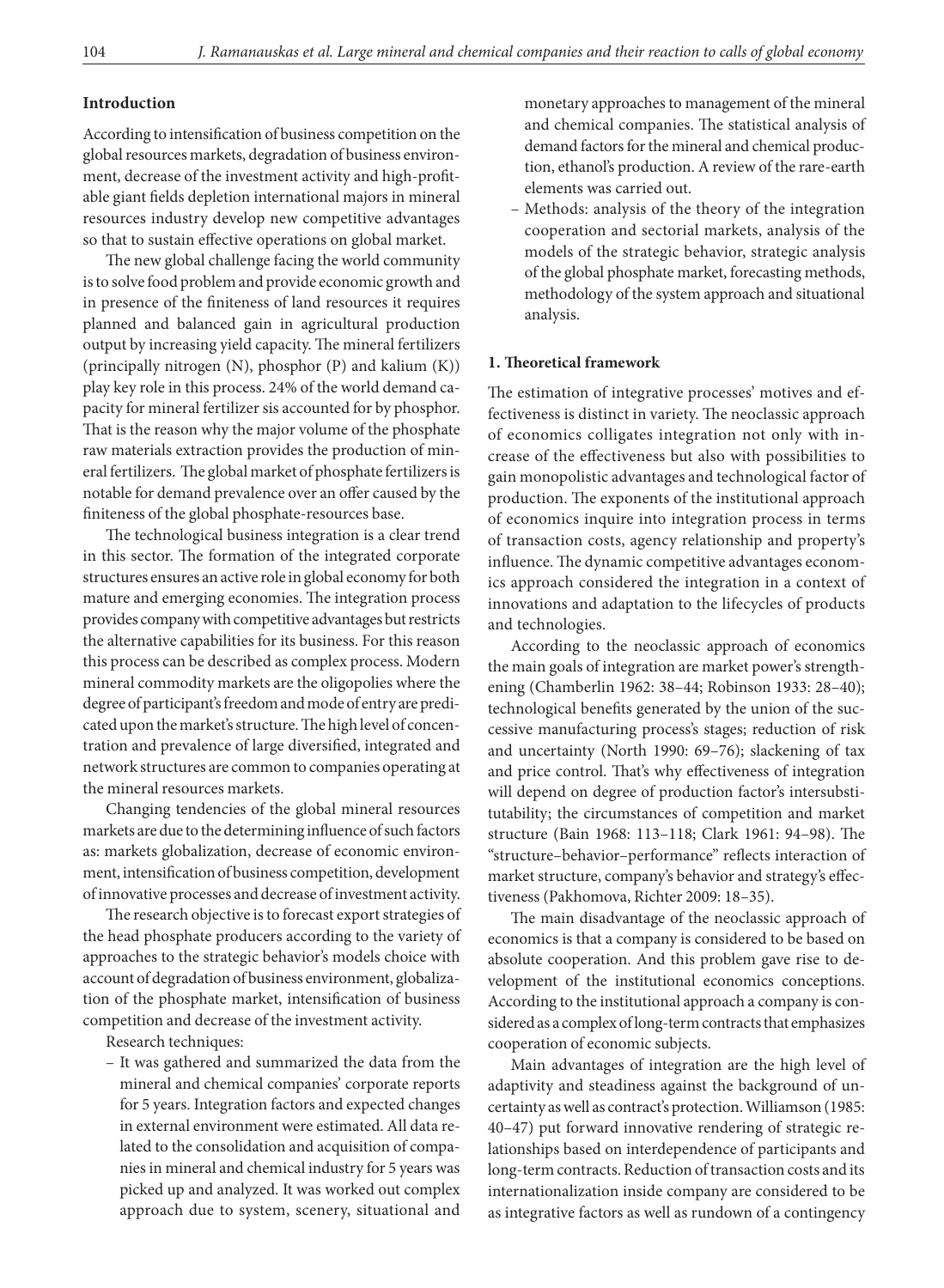of property priorities which have negative outer effects and solution of external problems and problem of assets' peculiarity. The founders of institutional approach of economics considered integrated company as coalition of resources' owners on the one hand (Cheung 1983: 4–7) and as cluster of interdependent assets on the other (Alchian, Demsetz 1972: 780–784).

The stakeholder theory framed renovated representation of an integrated company as "a company mobilizes its resources towards producing a wealth and other profits (exclusion of purposeful wealth destruction, prejudice and intensification of risk) for numerous concerned parties" (Post *et al.* 2002: 35–56). A company's integration is aimed at long-term development performed to reconcile the interests of concerned parties due to system approach to economic, social and ecological business management. We consider the priority of the stakeholders' interests which causes the resources mobilization as well as its effectiveness to be right.

The dynamic competitive advantages are related to the rivalry of old methods with new innovative ones (Kirzner 2001: 87–95; Hamel, Prahalad 2002: 65–80) substantiated this approach in their works. This approach conform the development of modern innovative economy in the most comparable way. The dynamic facilities are the organizational operations and tools by means of the management operate the resources base and company's potential towards strategy formation (Grant 2003: 52–58, 2011: 180–205; Teece *et al.* 1997: 511). New sources of competitive advantages can be created by the instrumentality of working out new products, concluding the strategic alliances between companies, other organizational innovations generating incremental benefits.

There are three most popular key forms of integration. The horizontal integration often is the extent of competitive and antimonopoly legal system. That is the reason why it is not widely occurring. Diversification and conglomerate integration deceive the effects to be expected so these alliances are fragile. Integration processes historically are connected with the technological business integration.

As advantages of the technological integration can be mentioned the decrease of costs of production including transactional costs, reduction of indirect taxation of intermediate products, ability to implement capital-intensive projects, high resistance to negative market environment's fluctuations.

As for technological integration disadvantages, there are large percentage of direct investment in one particular industry corporation, increase of business risk during industry stagnation, company's overdependence on its departments, necessity of balanced producing process according to stages of operating cycle, decrease of company flexibility, possibility for monopolistic control.

The researches held in Saint Petersburg Mining University found out the main problems of integrative companies' cooperation (Sergeev, Ponomarenko 2011: 104–108; Ponomarenko, Sergeev 2012: 23–31):

- absence of the consistent terminology and approaches to the legal and economic control the integrated structures as well as absence of the standard integrated companies' classification;
- variety of concepts and arguments of integration;
- insufficient justification of estimation proposal of competitive advantages and rational level of integration;
- insufficient development of the estimation methods of corporate integration effectiveness;
- companies' strategic behavior changes influenced by new factors and necessity of mining companies' strategic elaboration;
- absence of the universal business models providing high performance efficiency.

## **2. Discussion**

1. New integrative factors and operating regularities of the mineral resources markets were found out. There are a lot of special aspects of integration in mining industry such as strengthening of innovative productive potential based on the use of integrated technologies, additional facilities of more complete resources extraction and production of new products with higher level of added value and reduction of risks due to operating in different markets.

Recently incorporation has been the distinctive feature of high consolidated global market of mineral fertilizers (Eurochem; Phosagro; PotashCorp). As an example, Mosaic company is the result of business merger of Cargill Crop Nutrition and IMC Global companies. A lot of global companies were interested in buying Potash Corp., one of the largest global producers of mineral fertilizers, such as BHP Billiton Company, Chinese Sinochem Group Company, Brazilian Vale SA Company and OJSC PhosAgro Company. The K+S Group took over Potash One young company. OJSC EuroChem Mineral and Chemical Company took a position of The K + S Group and Belgian part of The BASF and Severneft-Urengoy in 2010 and 2011 respectively. OJSC PhosAgro Company took a position of Metaсhуm and Pikalevo's sodium Company as well as initiated merger of OJSC Cherepovets' Nitrogen and OJSC Ammophos companies. The consolidation of Metachem company's assets was completed. The Potash Corp planned to increase ownership interests in Israel Chemicals Limited from 14% to 25%. Apache Company bought 49% of Burrup in 2012 while Yara International Company's ownership interests increased to 51%.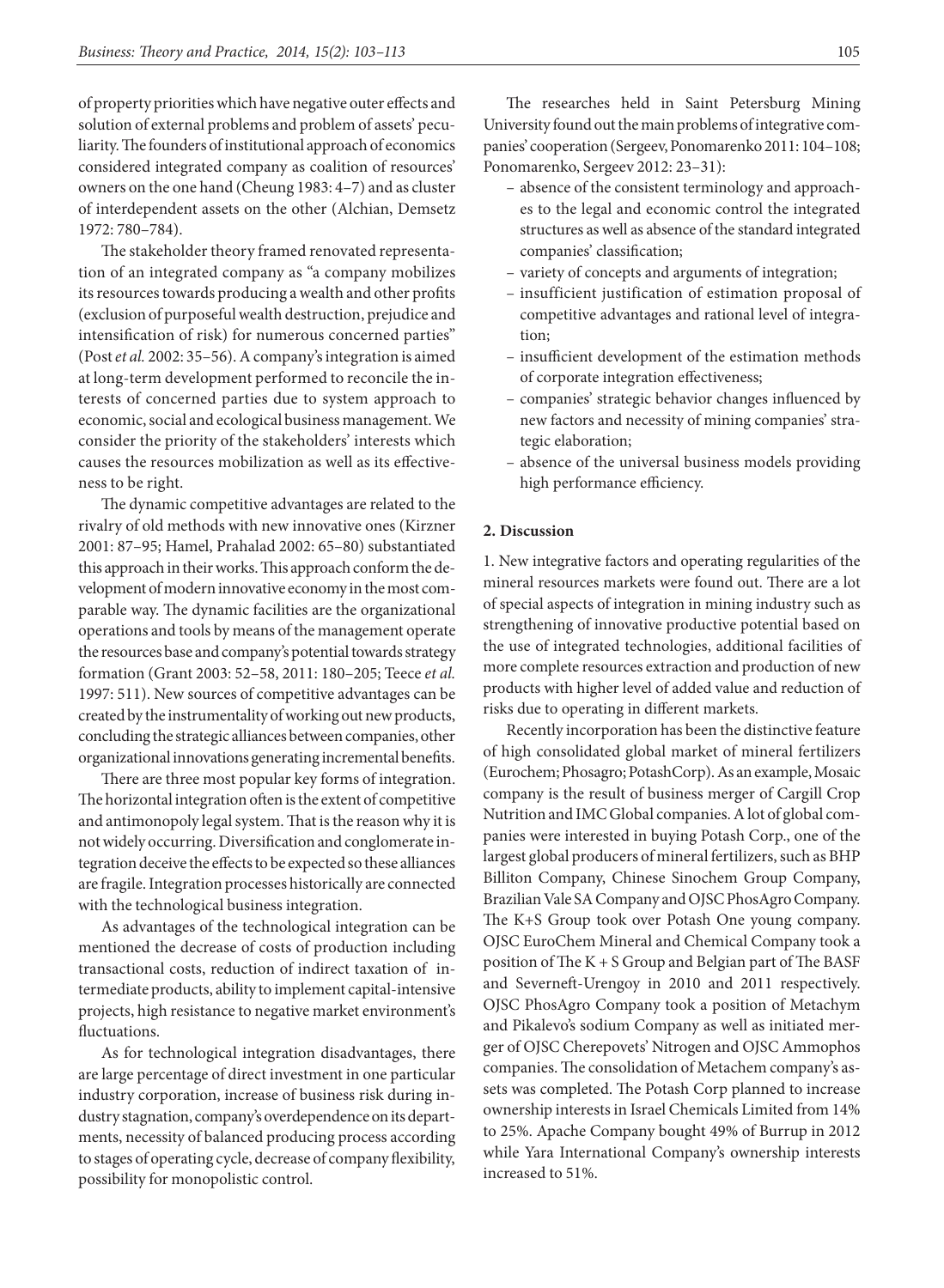Despite the certain degree of monopolization it is possible to set up two separate competitive groups:

- global markets' participants generally MNEs having vast sales networks and operating at the majority of the key markets;
- local markets' participants generally operating at one geographically local market and operating under cover of government protectionist measures.

There are the most powerful companies operating at the global mineral phosphate fertilizers market such as The Mosaic (USA), The OCP (Morocco), The Ma'aden (Saudi Arabia), The Yara (Norway) and The PhosAgro (Russia). These companies influence a lot the aggregate offer and framing the rules of the global mineral phosphate fertilizers market.

But there are some local competitors such as The Eurochem, The Uralchem, The PhosAgro, The Akron, JSC Minudobreniya as for Russia. As for Baltic countries there are The Eurochem, The ARVI, The NPK which are aimed to demand of the particular consumers.

2. It was found out the absence of the universal business model and the complex use of the system, scenery, situational and monetary approaches to the management of the mineral and chemical companies was put forward.

The management model selection for company depends on conditions and development of the internal and external company's environment. Strategic company's behavior models were worked out and classified (Ansoff 2000). The selection of the model is due to the expected characteristics of the external environment and the capacity to manage the strategic changes in company. The increasing of interconnection of such external environment's factors as complexity, flexibility and uncertainty proclaims its fast growing changes.

The models suggested (Ansoff 2000: 280–310): reactive model, special management model, long-term planning,

strategic planning, strategic management. But these models do not correspond fully to the current and forecast changes of external environment. For this reason it was worked out the complex approach combining system, scenario, situational and cost-based management approaches (Table 1).

As a subject to management the company is regarded as aтaggregate of interrelated elements having the external environment and internal structure. The scenario approach admits remodeling the strategic behavior of firms in a changing environment. The situational approach based on establishing links between the type of situation and management principles allows considering the specifics of the strategic assets of the mining company. The cost-based approach provides achieving the management objectives aimed at increasing the company's value through the implementation of corporate strategy development.

3. The global growth-stimulating factors were found out and a forecast of the global phosphate market's development for three main segments was made.

Expected changes in the demand for minerals are due to the influence of macroeconomic factors and include three options: pessimistic, most likely, optimistic. Changes in market structure and companies' market power force associated with the processes of integration and disintegration. Forecasted changes in the institutional environment can be quite diverse and include changes in taxation (eg. customs duties), access to mineral resources (auctions), the investment policy's mechanisms (government support and funding, public-private partnerships), globalization (the influence of the WTO), etc.

The global market of phosphate fertilizers is notable for prevalence of demand over supply. Number of regions with deposits of phosphate raw materials is limited, so the market of phosphate fertilizers is highly consolidated. The main suppliers of raw phosphates and phosphate fertilizers are

| Management<br>Model       |                                                                          | Internal environment     |                                   |                                           |
|---------------------------|--------------------------------------------------------------------------|--------------------------|-----------------------------------|-------------------------------------------|
|                           | Rate of changes                                                          | Changes                  | Periodicity of changes            |                                           |
| Reactive                  | Slower than company's<br>reaction                                        | Recurring                | Infrequent                        | Traditionally strengths                   |
| Special                   | Corresponds to company's<br>reaction                                     | Logically gradual        | Infrequent                        | Gradual evolution of abilities            |
| Long-term<br>planning     | Faster than company's<br>reaction                                        | Logically gradual        | Infrequent                        | New abilities                             |
| Strategic<br>planning     | Faster than company's<br>reaction                                        | <b>New</b>               | Frequent                          | New abilities                             |
| Strategic ma-<br>nagement | Faster than company's<br>reaction                                        | <b>New</b>               | Very frequent                     | Dynamic abilities                         |
| Complex<br>approach       | High level of factors' inter-<br>dependence, complexity,<br>flexibility. | Non-linear, paradigmatic | Very frequent, unpre-<br>dictable | Dynamic abilities and<br>Strategic assets |

Table 1. The optimal conditions for the application of management models (source: Ansoff 2000: 280–310)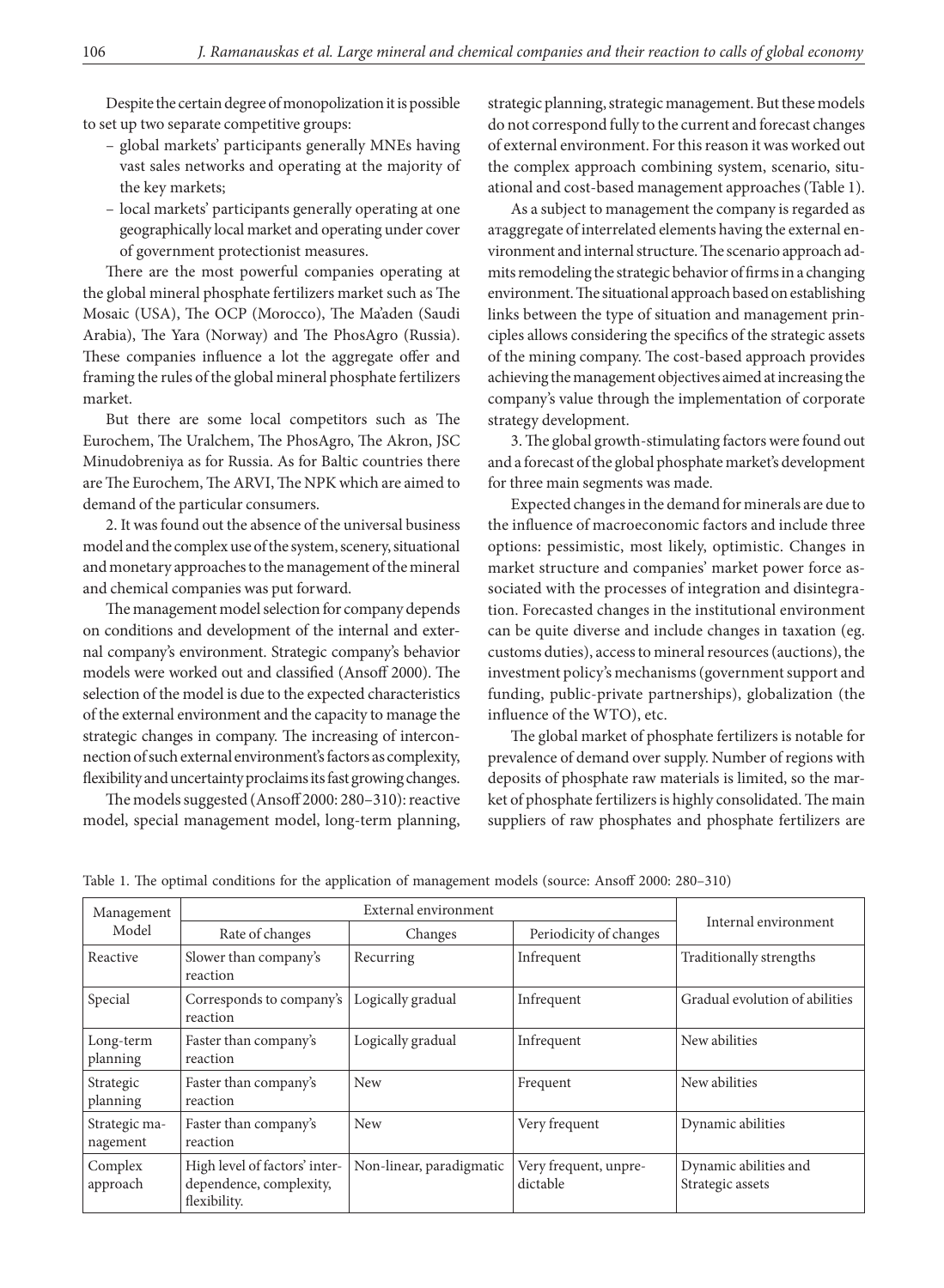the countries with the resource base (de Ridder *et al.* 2012): Morocco, the U.S., China, Tunisia, Russia, Saudi Arabia. 90% of the market is accounted for ten largest producing countries.

Despite the seasonal nature of fertilizer usage, the demand for it is relatively constant. The demand for phosphorus fertilizers, unlike the demand for other types of fertilizers, more stable as phosphorus fertilizers are introduced more often than potassium and nitrogen. The main demand is formed by developing countries in Asia (China, India), Latin America and the Middle East, which accounts for 57% of global consumption of phosphate fertilizers.

The main consumers of phosphates remain industry of mineral fertilizers and feed phosphates producing. Demand in these sectors will continue to grow rapidly, consistently and universally. This increase is due to the following global factors:

- Population growth in the world. According to the United Nations (United Nations) world population will grow at an average annual growth rate of 0.84%. In developing countries, the average annual growth rates of up to 1%. This determines the steady increase in demand for food.
- Growth in per head income. According to the International Monetary Fund (International Monetary Fund) the average annual GDP growth rate over the next five years is 4.5%. Developing countries will be a locomotive of the world economy where the average annual GDP growth of about 6% is predicted. Growth of people's welfare leads to structural changes in the diet – preference is given to protein foods, meat and poultry. In turn, this leads to an increase in demand for feed phosphates and fertilizers.
- Reducing the amount of land suitable for agricultural purposes. The possibility of expanding arable land is practically exhausted. Area of agricultural land per head for 20 years decreased by 1.5 times. This causes the intensification of agriculture, especially in developing countries with rapidly growing population.
- Increased production of biofuels. Due to the increase in global demand arable lands are increasingly used for growing crops as a raw material for the production of biofuels. According to forecasts of the OECD–FAO, the average growth rate over 5 years will be more than 10% (Phosagro).

Thus, demand for phosphorus production is expected to increase in the coming years. While the demand is expanding everywhere, only a few countries have resource base. This fact leads to significant market monopolization. Among developing countries generating major demand for phosphates only China has its own raw material base. However, despite the increase in the production capacity in the next decade China will not be able to meet its needs for high-quality raw materials on its own.

At the same time the instability of phosphates' supply in the world market gives rise to concern. First, it is due to the gradual depletion of ore at existing fields such as deposits in Florida, USA. Secondly, a number of suppliers of phosphates have the export's restriction policy due to the rising of domestic demand for phosphorus-containing products. Thirdly, concerning is unstable geopolitical situation in the Arab countries that are the major producers of phosphate raw materials.

Discrepancy of growing demand and fluctuated global supply of phosphates encourages the maintenance of high prices for phosphates. Currently the deposits with high phosphorus content and low content of harmful impurities are uncommon. Therefore, the poorer deposits are developing increasingly that leads to costs increasing for raw materials.

High prices for the phosphorus production especially for fertilizers (The World Bank) and a tendency for its further growth exacerbate one of the most actual problems of the modern world economy – the problem of hunger in developing countries. While the producers of fertilizers claim its strategic goal of increasing productivity and food security population, high fertilizer prices make it virtually inaccessible to some of the poorest farmers in Africa, Asia and Latin America.

In the near future the growth in demand for phosphates is forecasted for all consumer groups: fertilizers, feed phosphates, technical and food phosphates. Moreover, the competition between these consumers will also gradually increase. This is due to the fact that demand for phosphorus products is formed not only by traditional consumers such as agriculture, building materials industry, food industry, household chemicals. According to the scientific and technological development of various industries the new phosphorus consumers appear. For example manufacturers of lithium-phosphate accumulators that are installed on modern hybrid and electric cars.

Common feature for manufacturers of phosphoruscontaining products is a pretty deep processing of raw materials and production of goods with high added value. About a half of the concentrate produced is usually used within the country of manufacture for further production of phosphoric acid and fertilizers. Only a few companies supply their concentrates for export. The situation is similar to the implementation of the phosphoric acid produced. Therefore, the list of the main producing countries of phosphate raw materials is different from the list of the largest exporting countries.

The largest producer of phosphate raw materials – China – does not supply products for export virtually at all. It is connected with the state strategy restricting exports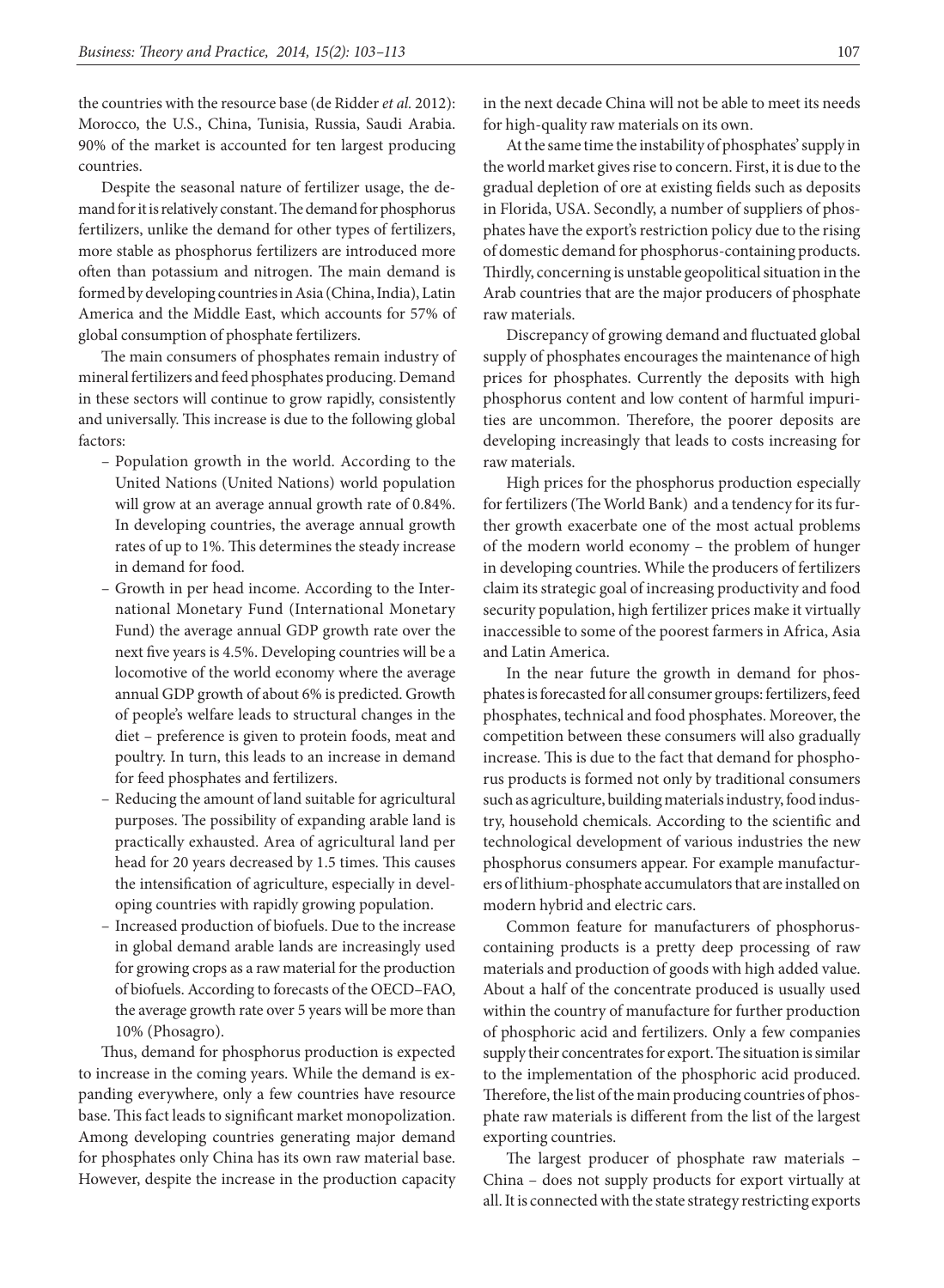of phosphorus-containing products due to high prices for phosphate and increasingly growing domestic needs. Since 2012 the government set up 82% export duty for the phosphorus products. As a result of this policy, despite the increase in the production of phosphate raw materials, the export of phosphate fertilizer from China declined by more than 40%. Thus, the global market of phosphate raw materials is represented by only a few companies. The largest suppliers are OCP (Morocco), Mosaic (USA) and PhosAgro (Russia).

The leading country exporting phosphate concentrates (about 13.5 million tons per year) is Morocco. This is caused by the possession of the world's largest resource base, relatively low costs of production, transportation and sales. The state-owned company OCP is a major exporter which has a wide distribution network. The main export markets for Moroccan phosphate concentrates are India, the United States, Western European countries. The OCP export strategy focused on building up a sales share of more concentrated and expensive products. For these purposes, major investments are injected in the modernization of existing production facilities and building new ones. In addition, the OCP plans to increase production of phosphate raw materials from 28 to 55 million tons. Thus, with its huge reserves of raw materials and continuing to implement its strategy of deeper processing and export of products with high added value, Morocco in the foreseeable future will retain its leading position in the global phosphate industry while the OCP will strengthen its influence on world market conditions.

In recent years the global market of phosphate raw materials has its new trend: with growth of domestic demand the largest producing countries become net importers such as China and the United States. The governments of these countries are actively pursuing a policy to reduce the dependence of the national economy on imports of phosphoruscontaining products.

In general, the export strategies of world producers of phosphate raw materials are aimed at the production and export of products with high added value, especially fertilizers. This is evidenced by a number of examples when corporations are operating the absorption of high-tech manufacturing units or invest in the construction of new factories for the production of fertilizers. Among such companies can be mentioned OCP (Morocco), Yara (Norway), OCI (Egypt), PhosAgro (Russia) and Ma'aden project in Saudi Arabia.

Also the expansion of markets is purposed in the export strategies of world manufacturers of phosphorus-containing products. Due to the seasonality of fertilizer usage, the specifics of soil in different countries, changes in demand and prices for grain and other factors the demand on phosphoruscontaining products is subject to fluctuation. Therefore, one of the main tasks for suppliers is to predict the change of demand geography and quantity demanded for products in the short term as well as to conclude an export contracts.

India being the world's largest consumer of phosphate fertilizers in recent years has purchased mainly nitrogen fertilizer due to rising prices for potash and phosphate. As a result, by the end of 2012 India had recorded imbalance essential elements (phosphorus, potassium and nitrogen) in the soil that caused lower yields and quality of agricultural products. Therefore, in 2013–2014 forecasted recovery of phosphate fertilizer consumption accounts to 7% from the level of consumption in 2012 that is equal to 500 tons of P2O5 (IFA).

According to forecasts of IFA (International Fertilizer Industry Association) and analytical agency Fertecon in the upcoming season 2013–2014 with the growth of world fertilizer consumption by 2.4% outpacing growth demand for phosphorus fertilizers by 3.5% is expected. At the same time the main demand will be formed by high-growth markets in Africa, Central Asia and Latin America. Thus we can expect that the export strategy of phosphates manufacturing companies in the short term in 2013–2014 will focus on expanding its operating in these markets.

4. The capabilities of complex use of mineral raw material were found out based on the generalized conditions and factors of manufacturing new and traditional types of product of mineral and chemical companies.

The global market of phosphorus-containing products is highly organized market. Despite the inherent features of a monopoly it has created an environment of fierce competition. In terms of the phosphate market monopolists are countries provided with the raw material base. However, due to the rapid growth of phosphorus-containing products consumption, the gradual depletion of deposits, the strengthening process of economic globalization the global phosphate market competition will be getting more intensive and the existing structure of consumers and suppliers can change dramatically in the near future. Even today exporting countries are affected by commodity prices changes as well as changes of the world market general environment.

The high growth of global industry, rapid growth of the world population, limited and exhaustible natural mineral resources stimulate the complex use of extracted raw materials. Phosphorus-containing product manufacturers build their long-term development strategy based on the diversification of production in order to reduce the negative impact of such factors as depending on price fluctuations, increased competitiveness. For commodity companies such opportunities lie in the complex processing of mineral raw materials as well as in increasing the degree of extraction of useful components, use a variety of raw materials, the development of supply chain and infrastructure and further integration.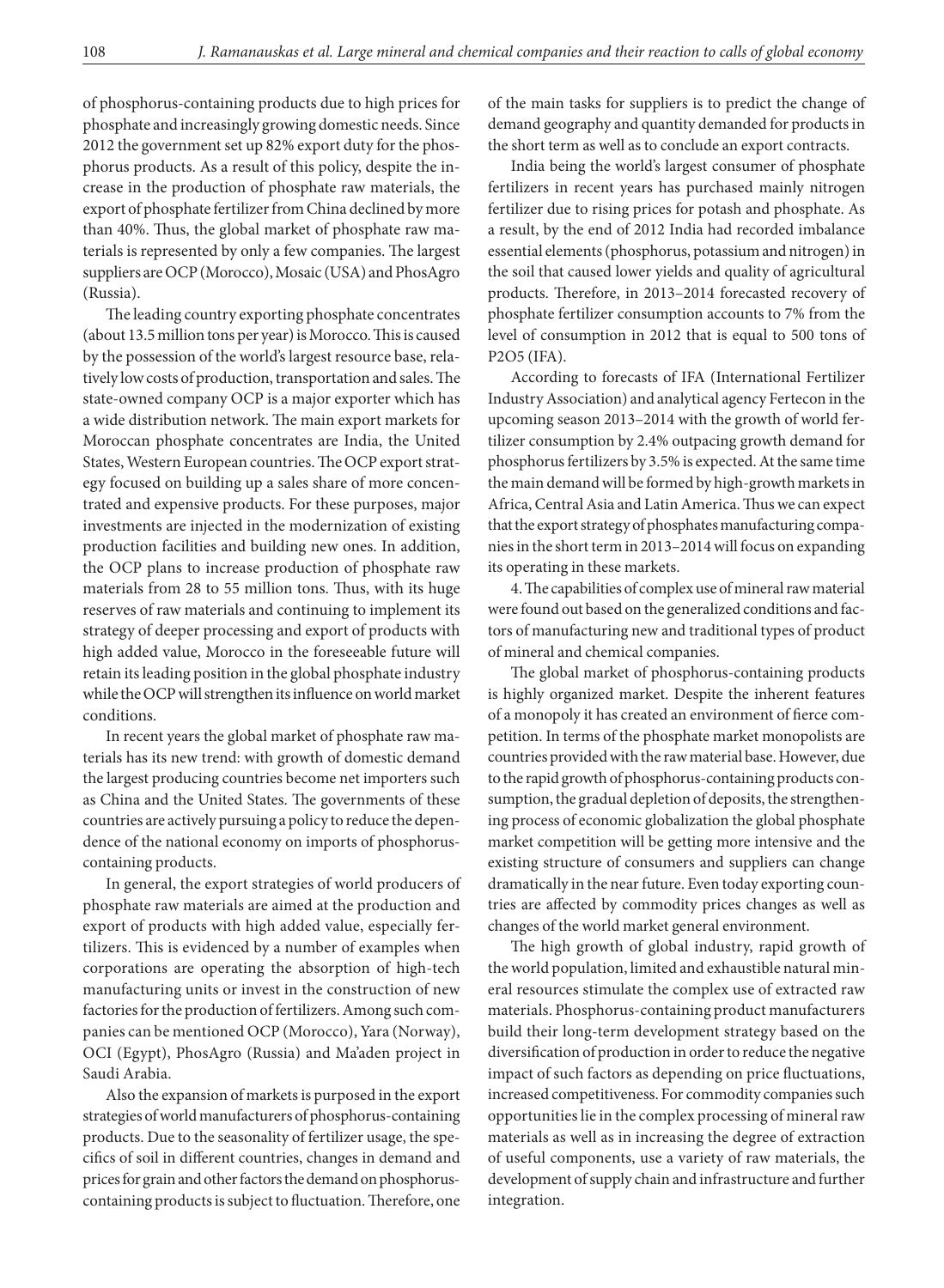Diversification of production in the mining industry is characterized by the following features:

- 1) single mineral resources base is developing;
- 2) total production capacity of the company is used;
- 3) single technology is used, there is sufficient flexibility in the technological capabilities to produce products;
- 4) level of complexity, disposability and the rational use of mineral resources is increasing;
- 5) cost of production, processing and marketing is reduced;
- 6) more jobs are created as well as the development of human capital is stimulating;
- 7) available channels of distribution are used;
- 8) area of disturbed land designated for the storage of waste production and reduced air pollution are reduced;
- 9) risks associated with the cyclical nature of demand for certain products and market environment are reduced.

A special kind of product diversification in mining is the complete use of mineral raw materials (CUMRM). Rational use of natural resources is achieved by simultaneously or sequentially extracting the valuable components from the raw material as well as using some of the valuable properties of materials. CUMRM projects are characterized by a number of technological and economic characteristics that define its competitive advantages (Table 2).

Quality of raw phosphates and phosphorus waste production allows not only the phosphoric acid production but also fundamentally new products and compete at new markets.

Due to the high level of technological development the European Union and the United States generate the greatest demand for metals that gradually build up its deficit. Saying scarce metals is understood economically significant mineral resources which are exposed to the termination of supplies. Risk of interruption of scarce metals supplies on the world market is due to the several reasons. Firstly, the major part of scarce metals resources is concentrated in a few countries in Africa and Asia which are notable for political and economic instability. Secondly, scarce metals are often found in complex raw materials and can be produced as associated components by a technologically complex and costly processes.

In EU countries studies were conducted to determine the 14 scarce metals which include platinum group metals (PGM) and the rare earth metals (REM).There are five metals particularly the lack of which is critical for energy and energy-saving technologies among them (Table 3).

Table 2. Comparative analysis of product diversification projects and CUMRM (source: authors of article)

| Project special aspects                                       | Product diversification                                           | <b>CUMRM</b>                                                                                      |  |
|---------------------------------------------------------------|-------------------------------------------------------------------|---------------------------------------------------------------------------------------------------|--|
| 1. Quality of produced products                               | All types of commercial products are full                         | Produced both full and by-products                                                                |  |
| 2. Relationship between technological<br>processes and stages | Presence or absence                                               | Communication necessarily presents                                                                |  |
| 3. Usage minerals                                             | One or more kinds                                                 | One kind                                                                                          |  |
| 4. Influencing factors                                        | Demand, competition, the yield of pro-<br>ducts, innovation, etc. | Demand, competition, the profitability<br>of products, innovation, government<br>regulation, etc. |  |
| 5. The aim of the project                                     | Profitmaximization                                                | Rational and comprehensive utilization of<br>mineral resources                                    |  |
| 6. Type of investment project                                 | Independent and complementary                                     | Complementary                                                                                     |  |
| 7. Management and control methods of<br>the project           | Corporate control, economic methods                               | State control, direct and indirect (econo-<br>mic methods)                                        |  |
| 8. The main types of risks                                    | Eliminationofdiversifiedrisk                                      | Saving diversified and non-diversified risk                                                       |  |
| 9. Type of cashflow                                           | Flows by product                                                  | The total cashflow                                                                                |  |
| 10. The procedure for determining the<br>discount rate        | Individual discount rate by type of com-<br>modity products       | Single discount rate                                                                              |  |

Table 3. Scarce metals, the most critical for the EU economy (source: A review… 2013)

|                  | Market factors                   |                                            | Political factors          |                 |            |
|------------------|----------------------------------|--------------------------------------------|----------------------------|-----------------|------------|
| Metal            | Chance of rapid<br>demand growth | Restrictions on expansion<br>of production | Offer's concen-<br>tration | Political risks | Total risk |
| Dysprosium (REM) | High                             | High                                       | High                       | High            |            |
| Neodymium (REM)  | High                             | Medium                                     | High                       | High            |            |
| Telluride        | High                             | High                                       | Low                        | Medium          | High       |
| Gallium          | High                             | Medium                                     | Medium                     | Medium          |            |
| Indium           | Medium                           | High                                       | Medium                     | Medium          |            |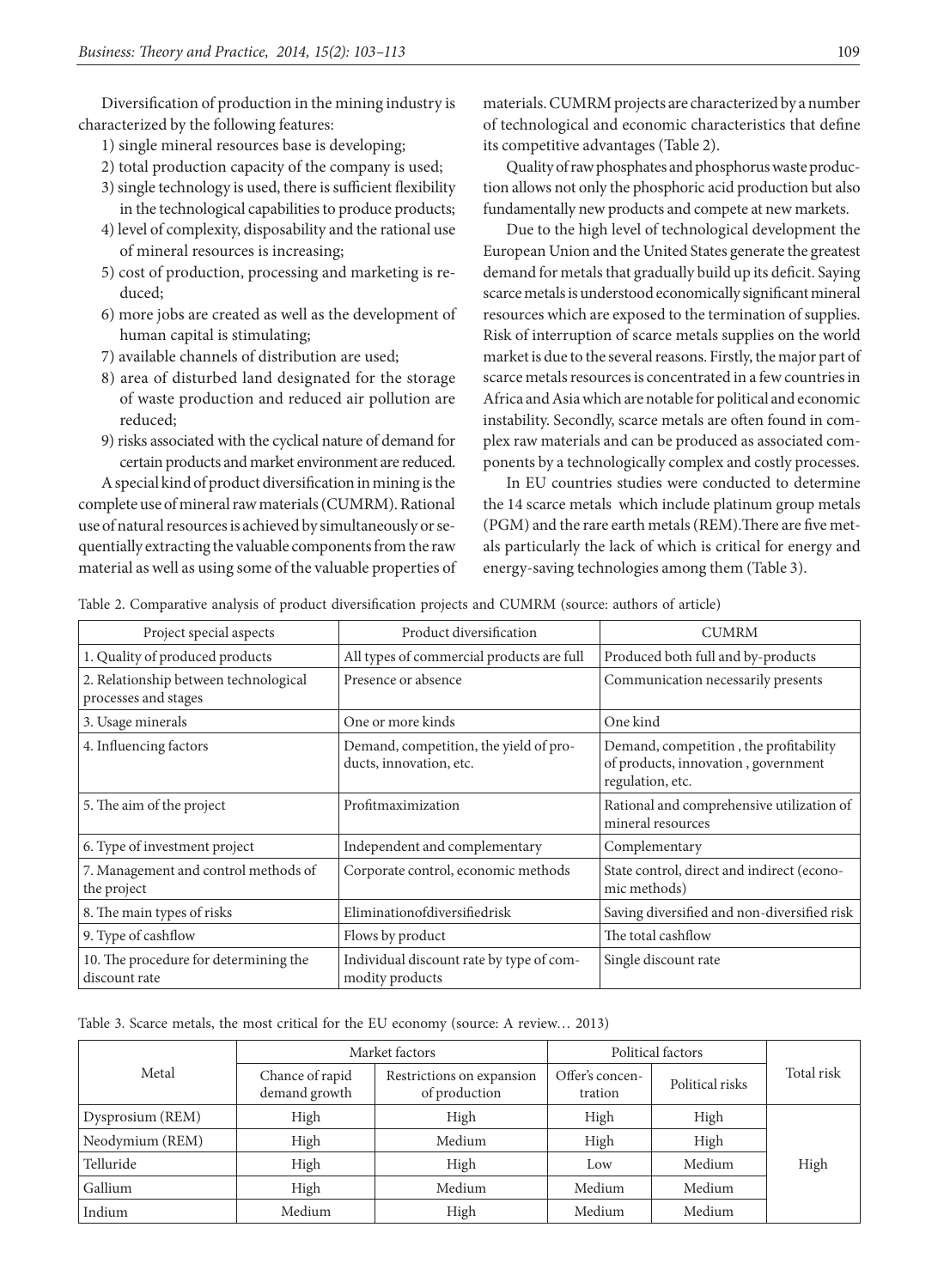REE group includes 17 elements: yttrium, scandium, lanthanum and 14 lanthanides with unique properties, that is why it's called "vitamins for industry" and its important strategic potential. There are dozens of areas of effective use of rare earth elements in both the military and civilian industries, including high-tech, nano, bio, space, clean technology, nuclear energy, renewable energy technologies, etc. The fast-growing application field of REM is associated with the production of hybrid cars, wind turbines, defense technology, telecommunications, computer and television technology, auto catalysts and petroleum cracking catalysts, lasers, superconductors and fuel cells, metallurgical products with special properties of magnets and materials for rechargeable batteries and battery. Each metal has a specific application.

In the last 50 years the demand for rare earth metals has steadily increased: market volume increased by 25 times. Predictive estimate of demand for REM differ. According to estimates of the Australian company Lynas, global demand for rare earth metals will have increased by 40% by 2014 compared to 2010 (Levin 2011: 97–103). According to Russian National Program, the volume of world demand will be 185 thousand tons/year by 2020. Estimated by consulting company Industrial Mineral Company of Australia (IMCOA), the annual global demand for rare earth metals by 2016 should reach 160 thousand tons and by 2020 it will grow by 50%, reaching 200–240 thousand tons while 130–150 thousand tons of it will be demanded by China. According to the forecast of the analytical group Core Consultants (Voloshin 2013) by 2015 the global shortage of critical REM can reach 20 thousand tons. The REM key customers are the leading countries of the world economy – China (54%), Japan and South Korea (24%), Europe (Germany, France, 13%), USA (8%).

REM offer on the world market is limited – 97% of the market is provided by China. The start of market monopolization relates to the 80th years, when all the countriesproducers of rare earth metals were forced to wind down its own production and switch to import of raw materials.

In 1981 giant field Bayan Obo was discovered and mastered in China. China has managed to bring down world prices for REE and destroy foreign competitors. Thanks feedstocks, low environmental standards and cheap labor, China supplied the world market by the REM at dumping prices which led to unprofitable production outside China. After a few years, China has returned prices to "pre-crisis" levels and has become almost a monopoly constantly increasing market volumes. State support for industry associated with financing from the federal budget in China, the establishment of a special fund of the restructuring of production of REM, the formation of strategic reserves of rare earth metals.

Since 2007, China introduced restrictive quotas on the export of rare earth elements while since 2009 merchandise exports decreased by more than 75%. At the same time, the

Chinese government in 2009 reduced the number of mines from 400 to 116, tightening supervision over production and reducing the number of small firms. In 2010 China has sharply reduced exports REM completely stopped exports to Japan, severely restricted the American and European manufacturers. In 2012, under threat of sanctions WTO, China has partially restored the export of REM, which is reflected in lower prices. A slight decrease in the planned quotas is scheduled for 2014 along with complete cessation of REM's export by 2015–2016 due to increased domestic consumption.

Further development of this situation is considered to result in the deficit because of physical lack of rare earth metals on the world market. Dysprosium, terbium, neodymium, yttrium, praseodymium, europium will remain scarce in the long run for the major developed countries. In this regard, large consumers of rare earth metals faced a serious problem of its supply. Urgent actions are taken to diversify the sources and to form strategic reserves in national programs. According to the Innovation Metals Corp., by 2012 there was 440 REM projects in 37 countries outside China. The largest – the American Molycorp (19,5 thousand tons) and Rare Element (10 thousand tons), Australian Arafura (20 thousand tons) and Lynas (11 thousand tons), Canada Avalon (10 thousand tons), Quest (12 thousand tons), Frontier (20 thousand tons) (Balashova, Dzhumaylo 2013). In case of the successful implementation of the taken measures China's share in the REM market should be reduced twice by 2020.

The key problems of self-production of REM are generation technologies (innovation) as well as a significant investment. Funding for the production of REM in the world leading economies:

- In the United States a manufacturer of a full cycle (Molycorp-Silmet) established (it has its own deposit, own manufacturing base in the U.S. and Europe including the Baltic states). A special bill introduced in Congress to support the production of rare earth metals including government concessional lending REM state projects under the control of U.S. companies;
- Japan invested \$ 1.25 billion in 2010 in the program to establish the State reserve of REM. State (JOGMEC) and private companies (Toshiba, Sujitsu) and other implement projects in Vietnam, India, Kazakhstan, USA;
- European Union generates a resource base abroad. The leader is France which allocates  $\epsilon$  250 million to supply security "essential metals" including REM. Development of the production is carried out under the control of REM AREVA in alliance with Rhodia; European Countries enter into agreements with countries producing REM (Germany in 2012 signed an agreement with Kazakhstan and Mongolia) and allocate bank guarantees delivery REM;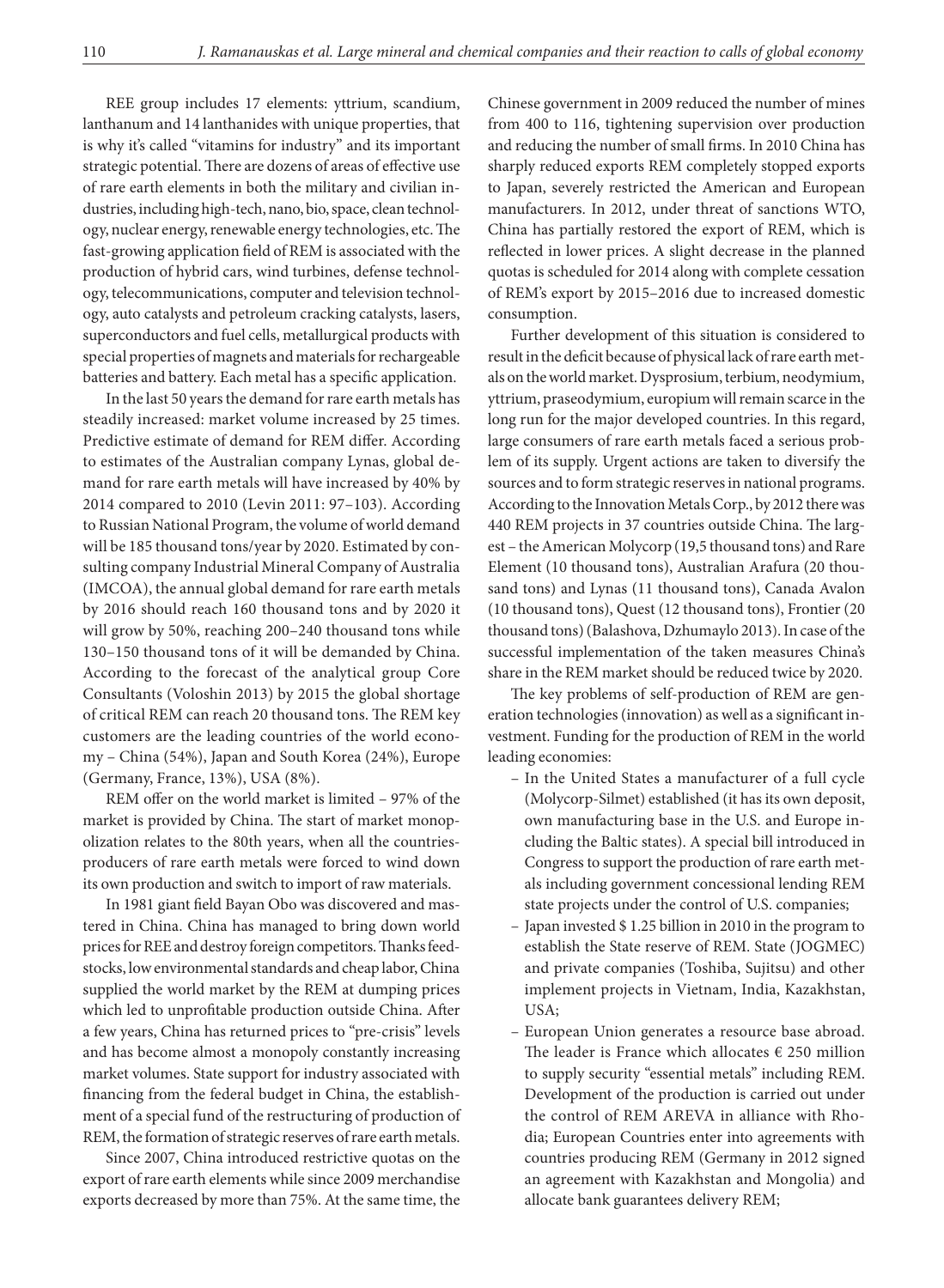– In South Korea, 1.0–1.5 billion dollars allocated to state companies Korea Electric Power Corp. and Korea Resources Corp for promising projects in Africa and Australia.

Russia ranks second after China according to commercial reserves and resources of REM. Various kinds of rare earth minerals are divided into the primary feedstock (natural) and secondary (man-made) sources characterized by metal assay of the light and heavy metal group. Significant reserves allow Russia to develop long-term projects in the area of integrated production and process ing of REM.

Technical and economic characteristics of the rare earth production (Valkov 2012: 15–23):

- 1. In nature there is no individual REM REM are complex raw materials, actually natural concentrate.
- 2. Consumer demand changes in time as well as according to the nomenclature of products.
- 3. The most applicable are "light metals" (lanthanum, cerium, praseodymium and neodymium), less often – "medium" (samarium, europium, gadolinium, terbium, dysprosium, holmium), even less – "heavy" (erbium, thulium, ytterbium, lutetium).
- 4. "Light" metals are less valuable because of its wider dissemination. Others, including yttrium, more valued in the market.
- 5. Technological necessity to conduct a complete separation of the concentrate with the release of all elements with a large number (eg 25) steps.
- 6. The need for all sales made in the domestic or foreign metals markets.
- 7. Mastering the full technological cycle including the production of high value added products: pure metals and oxides, alloys, high-energy magnets, etc.

Along with the raw resource for industrial production of rare earth metals can be used man-made sources too. One promising source is phosphoric acid, containing 10–20% of REM of their content in apatite ore. It should be noted that there is no ready-to-commercialization technology, pilot tests are conducted. For example, "FosAgro" searches for the optimal technology to improve the depth of processing of phosphoric acid.

However, the greatest interest for the extraction of rare earth metals is phosphogypsum (waste of phosphate fertilizer production). Growth of fertilizer production based on the use of wet-process phosphoric acid leads to an increase in the generation of phosphogypsum. According to preliminary estimates, the global annual production of phosphogypsum is about 215–225 million tons (Kosynkin *et al.* 2012: 47–53). Dumps occupy vast areas and due to the strongly acidic reaction of phosphogypsum have a negative impact on the environment. Therefore, the task of processing phosphogypsum is extremely important not only because of his

removal from the valuable elements but also for disposal of environmentally harmful waste and the release of large areas of land. Accumulations of chemical waste in the world have reached a critical value so it becomes a priority task of recycling. Therefore, both in Russia and abroad searching for an effective technology of complex processing of phosphogypsum are held.

Due to the high prospect of this trend in 2012 the company "FosAgro" signed with the Belgian company "Prayon" memorandum on cooperation in the field of extraction of rare earth metals (Phosagro). The Agreement provides the transfer of Belgian technology while transfer of the profits from phosphogypsum processing during the first ten years. Product is a collective group of light rare earth concentrate with high REE content (over 95%). Due to the lack of production in Russia of its processing products will be fully directed to foreign markets.

Thus, the resource base and technological resources of mineral and chemical companies determine the acquisition of new core competencies for their work in the rare earth industry:

- 1) the development, acquisitiot, planning of innovative technologies of recycling;
- 2) access to new markets of innovative products and services;
- 3) active international cooperation and joint projects for the production of rare earth metals on the basis of technological, marketing and financial ties.

Such measures for the integration of Russian companies with Japanese and European manufacturers provide transfer of innovative technologies for processing, obtaining project financing, long-term contracts for the supply of rare earth metals. Organizational integration in the form of alliances and joint ventures can lead to a global market player and strategic changes in the rare earth market.

### **Conclusions**

1. It was identified the new factors of development and integration for the mineral and chemical markets including the development of innovative processes, the use of integrated technologies, the possibility of more complete extraction of mineral resources and production of new products with high added value, reducing market risks. It was found that integration processes are influenced by these factors.

2. It was found that the rate of change of the external environment in modern conditions related to the interrelationship of factors, their complexity, mobility and uncertainty is updating revision of companies' strategic behavior models. It was proposed the complex application of system, scenario and situational approaches to the management of mineral and chemical companies.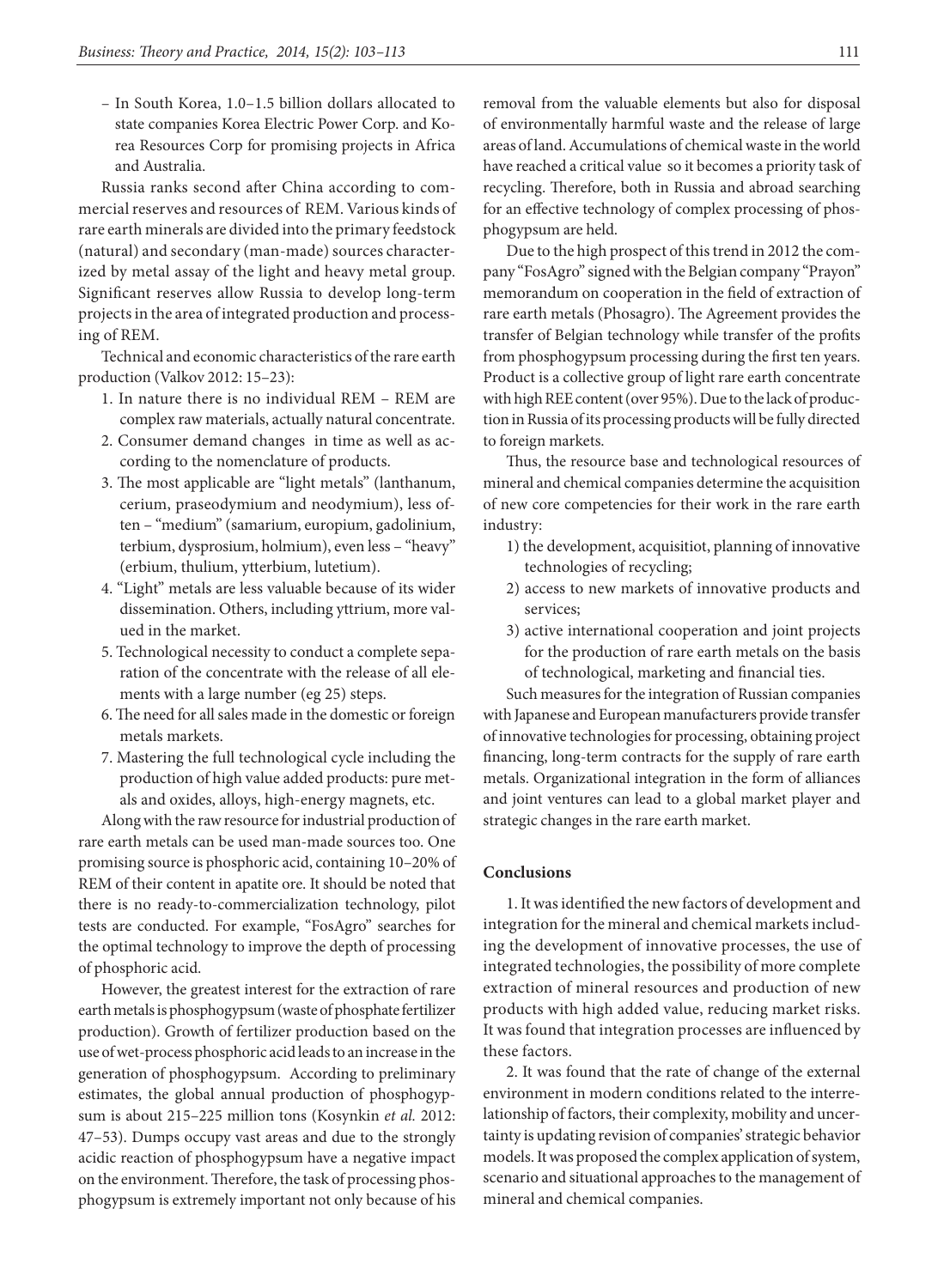3. It was identified global demand and growth factors and predicted the development of the global market for phosphates in three segments. Increase in the demand for phosphate raw materials, primarily in the developing countries of Asia and Latin America is forecasting. This is due to the increased demand for fertilizers, biofuels and the development of new technologies.

4. It was summarized the production conditions and factors of traditional and new types of products in the mineral and chemical companies. Based on it opportunities comprehensive utilization of mineral resources were identified. The strategic objective of creating new long-term competitive advantage of the mineral and chemical companies in the global market is possible be means of the diversification of production and range of exported products. Innovative potential of the mineral and chemical sector, increasing the depth of processing and comprehensive utilization of mineral raw materials are aimed at ensuring the growing demand of high-tech industries.

The results obtained clarify the strategic management, competition and integration theories with respect to mineral commodity markets, in particular mineral and chemical. The obtained results make it possible to predict the development of traditional and new markets as well as refine and adjust the strategy of mining companies with the influence of specific factors.

### **References**

- Alchian, A.; Demsetz, H. 1972. Production, information costs, and economic organization, *American Economic Review* 62: 777–795.
- Ansoff, I. 2000. *New corporate strategy*. St. Petersburg: Piter. 416 р.
- *A review of national resource strategies and research* [online], [cited 28 April 2013]. Available from Internet: http://www. defra.gov.uk
- Bain, J. S. 1968. *Industrial organisation.* 2nd ed. New York: Wiley.
- Balashova, A.; Dzhumaylo, A. 2013. Who and why tries to revive REE-branch in Russia, *Kommersant 216* [online], [cited 25 January 2014]. Available from Internet: http://www.metallopt.ru/test/526042/
- Chamberlin, E. H. 1962. *The theory of monopolistic competition.* 8th. ed. Cambridge, M.A.: Harvard University Press.
- Cheung, S. 1983. The contractual nature of the firm, *Journal of Law and Economics* 26(1): 1–21. http://dx.doi.org/10.1086/467023
- Clark, J. M. 1961. *Competition as a dinamic process*. Washington, DC: Brookings Institution.
- De Ridder, M.; de Jong, S.; Polchar, J.; Lingemann S. 2012. *Risks and opportunities in the global phosphate rock market* (The Hague Centre for Strategic Studies (HCSS)) [online], [cited 28 April 2013]. Available from Internet: http://www. hortialliance.com/wp-content/uploads/2013/02/Phosphate-HCSS-report-2013.pdf
- Eurochem. Annual reports 2010–2013 [online], [cited 10 January 2013]. Available from Internet: http://www.eurochem.ru
- Grant, R. 2003. Resource concept of competitive advantages: practical conclusions for a strategy formulation, *Notes of the St. Petersburg University: Series 8, Management* 3: 47–75.
- Grant, R. 2011. *Modern strategic analysis.* Fifth prod. St. Petersburg: Piter. 560 p.
- Hamel, G.; Prahalad, K. 2002. *Competing for the future.* Moscow: Olymp-business. 246 p.
- IFA [online], [cited 28 April 2013]. Available from Internet: http://www.fertilizer.org
- International Monetary Fund. [Online], [cited 28 April 2013]. Available from Internet: http://www.imf.org
- Kirzner, I. 2001. *Competition and business*. Moscow: UNITI-DANA. 239 p.
- Kosynkin, V. D.; Selivanovsky, A. K.; Fedulov, T. T.; Smirnov, K. M.; Krylov, O. K. 2012. Complex processing of a phosphite with receiving chemically besieged chalk, plaster and a concentrate of rare-earth elements, *Non-ferrous Metals* 3: 47–53.
- Levin, B. V. 2011. Markets of rare-earth elements Fundamental long-term change and new opportunities of their industrial receiving from an apatite concentrate, in *Materials of the international scientific and practical seminar.* 2011, Moscow: JSC NIUIF, 94–124.
- North, D. C. 1990. *Institutions, institutional changes and economic performance.* Cambridge: Cambridge University Press. 240 p. http://dx.doi.org/10.1017/CBO9780511808678
- Pakhomova, N.; Richter, K. 2009. *Economy of the branch markets and politician of the state.* Moscow: JSC Economic Publishing House. 815 p.
- Phosagro. Annual reports 2010–2013 [online], [cited 10 January 2013]. Available from Internet: http://www.Potashcorp.com
- Ponomarenko, T.; Sergeev, I. 2012. Justification of strategic investment decisions in the integrated mining companies on the basis of the stakeholders theory of firm, *Mining Journal: News of Higher Education* 7: 23–31.
- Post J. E.; Preston L. E.; Sachs, S. 2002. *Redefining the corporation: stakeholder management and organizational wealth.* Stanford: Stanford University Press, 376 p.
- PotashCorp. Annual reports 2010–2013 [online], [cited 10 January 2013]. Available from Internet: http://www.Potash. Corp.com
- Robinson, J. 1933. *The economics of imperfect competition.* London: Macmillan.
- Sergeev, I.; Ponomarenko, T. 2011. Development of strategic competitive advantages of mining companies: institutional and theoretical aspects, *Problems of Modern Economy* 4: 104–108.
- Teece, D. J.; Pisano, G.; Shuen, A. 1997. Dynamic capabilities and strategic management, *Strategic Management Journal* 18(7): 509–533. http://dx.doi.org/10.1002/(SICI)1097-0266(199708)18:7<509::AID-SMJ882>3.0.CO;2-Z
- Valkov, A. V. 2012. Technical and economic features of rareearth production*, Non-ferrous Metals* 3: 15–23.